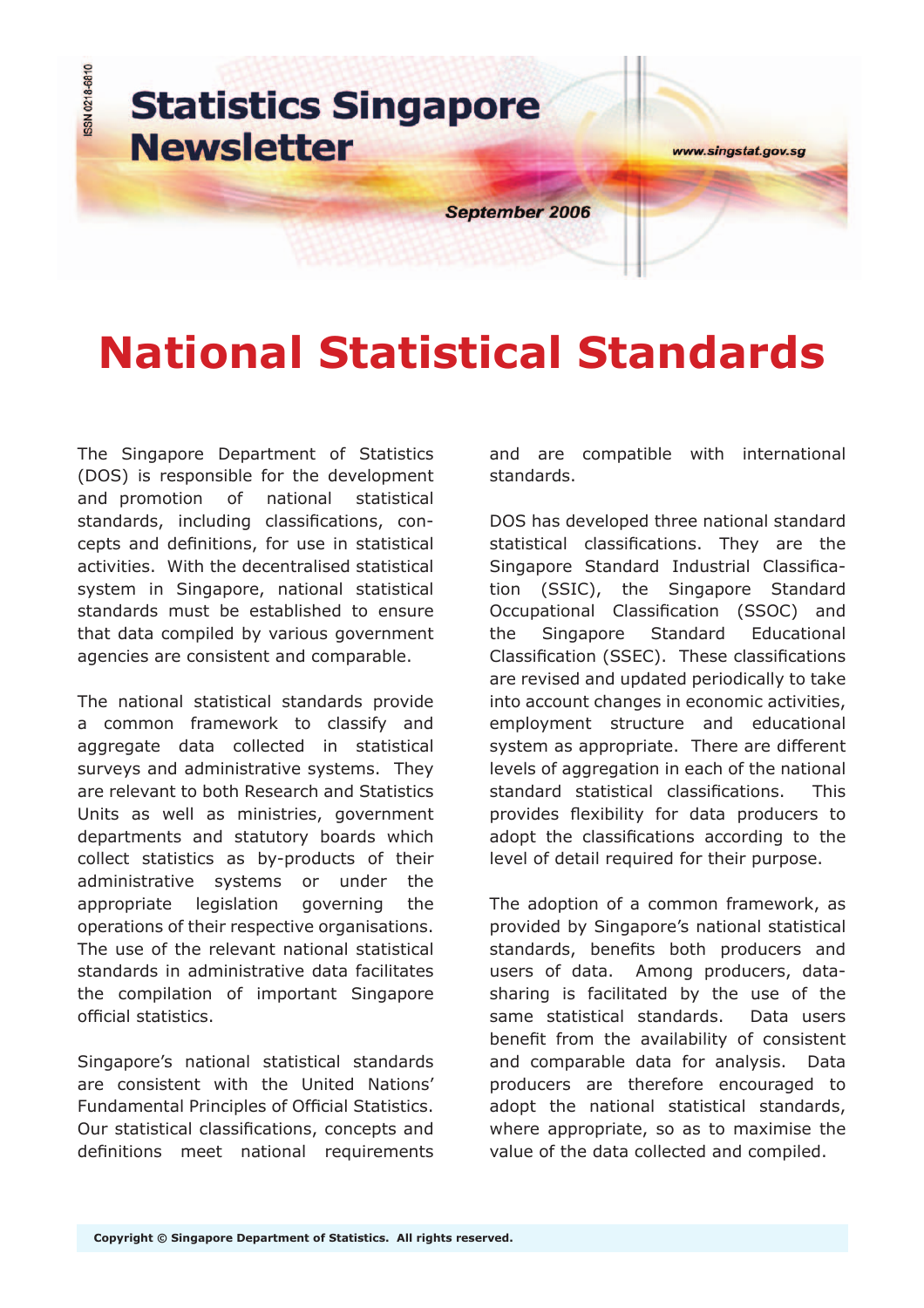## **Gender Differentials in Fields of Study among Graduates**

By Miss Ang Seow Long Prices, Statistical Co-ordination & Information Division Singapore Department of Statistics

#### **Introduction**

In 2005, there were about 228,000 male and 196,200 female resident university graduates (Chart 1). Compared with 2000, female university graduates registered a rise of 11 per cent per annum, higher than the 9 per cent per annum growth recorded by their male counterparts.

The faster growth of the female graduates vis-à-vis their male counterparts translated to a decline in the ratio of male to female graduates between 2000 and 2005. In 2000, the ratio stood at 1,247 males to 1,000 females, but dropped to 1,162 males to 1,000 females in 2005.



#### CHART 1 RESIDENT UNIVERSITY GRADUATES BY SEX, 2000 AND 2005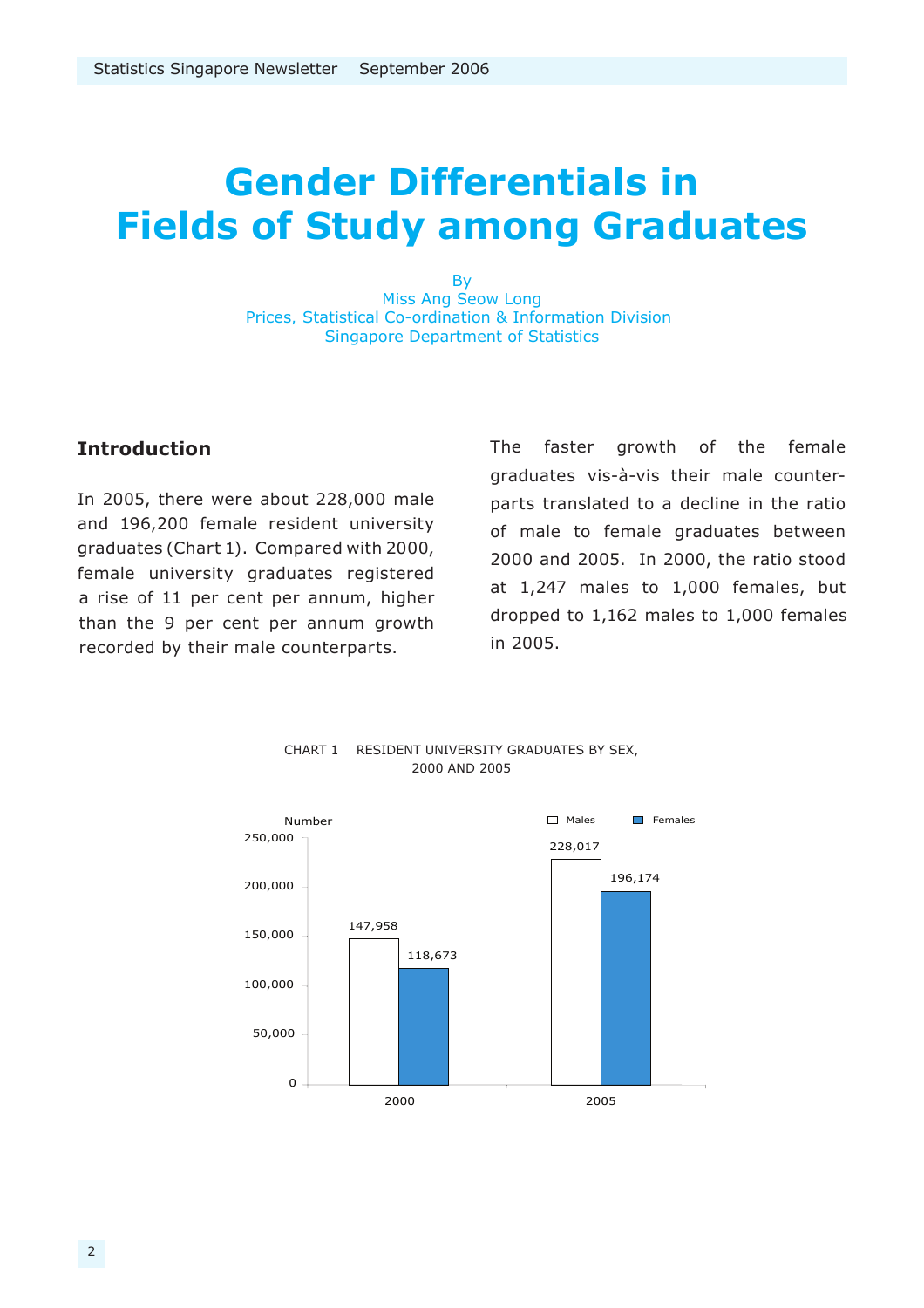Although male university graduates outnumbered females at the overall level, there were some fields of study which were predominantly the domains of female university graduates. This article looks at the gender concentrations in fields of study among university graduates, as well as the differences in the gender concentrations by broad age groups based on data from the General Household Survey 2005.

#### **Top Five Fields of Study**

The top five fields of study in 2005 were Business & Administration, Engineering Sciences, Humanities & Social Sciences, Natural, Physical, Chemical & Mathematical Sciences, and Information Technology. About 85 per cent of university graduates attained their highest qualifications in these fields of study (Table 1).

| Field of Study                                      | Number  | Per Cent |
|-----------------------------------------------------|---------|----------|
|                                                     |         |          |
| <b>Total</b>                                        | 424,191 | 100.0    |
| <b>Business &amp; Administration</b>                | 136,200 | 32.1     |
| <b>Engineering Sciences</b>                         | 94,699  | 22.3     |
| Humanities & Social Sciences                        | 52,702  | 12.4     |
| Natural, Physical, Chemical & Mathematical Sciences | 38,796  | 9.1      |
| <b>Information Technology</b>                       | 36,516  | 8.6      |
| <b>Health Sciences</b>                              | 16,733  | 3.9      |
| Mass Communication & Information Science            | 12,030  | 2.8      |
| Architecture & Building                             | 11,916  | 2.8      |
| Education                                           | 9,055   | 2.1      |
| Law                                                 | 8,413   | 2.0      |
| Fine & Applied Arts                                 | 5,084   | 1.2      |
| Others                                              | 2,047   | 0.5      |

#### TABLE 1 RESIDENT UNIVERSITY GRADUATES BY FIELD OF STUDY, 2005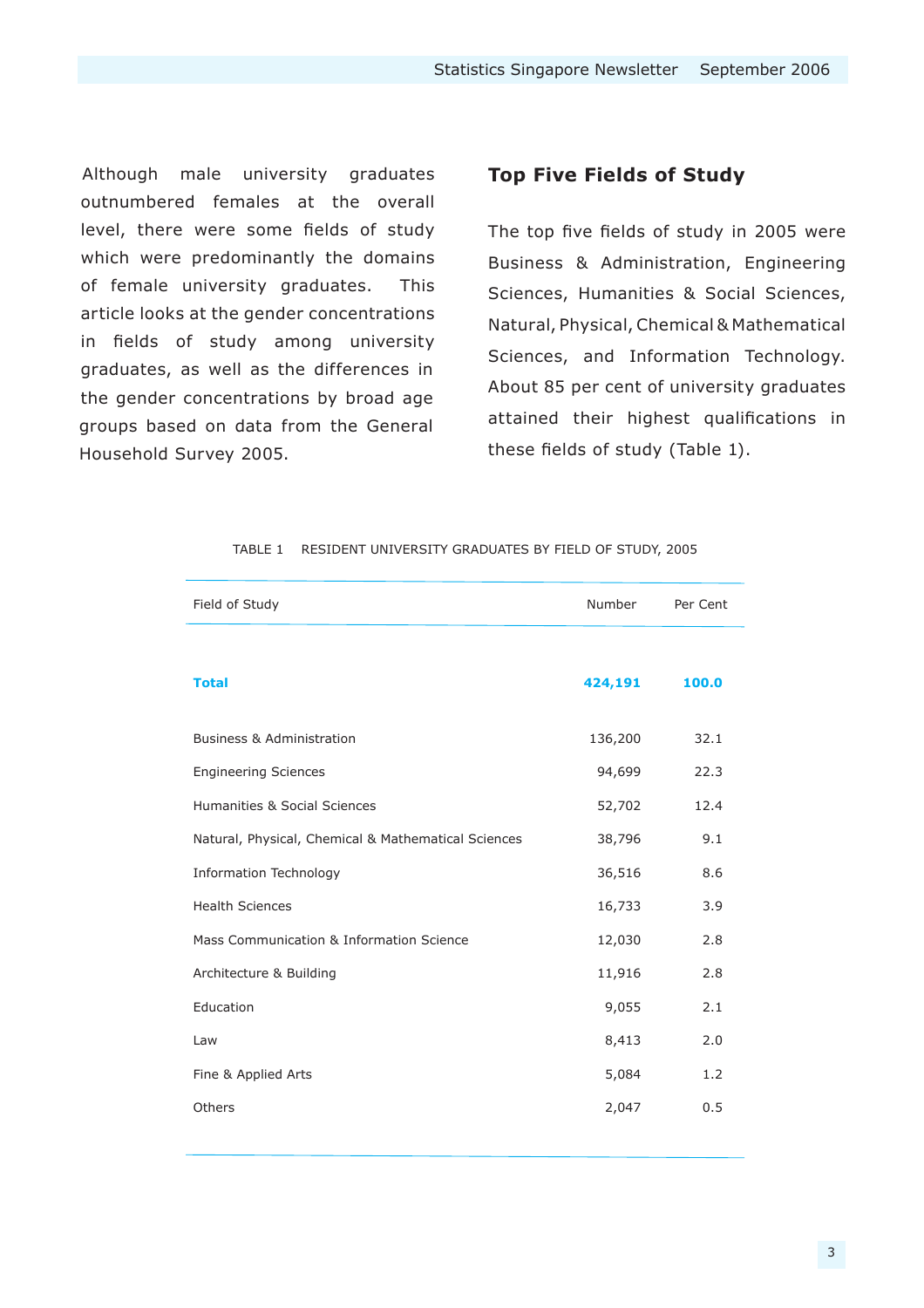The proportions of university graduates in the fields of Health Sciences, Mass Communication & Information Science, Architecture & Building, Education, and Law were smaller, accounting for 2 to 4 per cent each.

#### **Gender Concentrations by Field of Study**

#### *Female Graduates Predominated in More Fields of Study*

Female graduates outnumbered male graduates in many fields of study, showing their diversity in different subjects. Of the top five fields of study, three were the domains of female graduates, namely, Business & Administration, Humanities & Social Sciences, and Natural, Physical, Chemical & Mathematical Sciences. Female graduates constituted 55 per cent or more of the total resident graduate population in each of these three fields of study (Chart 2).

In other fields of study, particularly in Education, female university graduates were also predominant, accounting for more than 70 per cent. The proportions of female graduates in the fields of study



CHART 2 RESIDENT UNIVERSITY GRADUATES BY FIELD OF STUDY AND SEX, 2005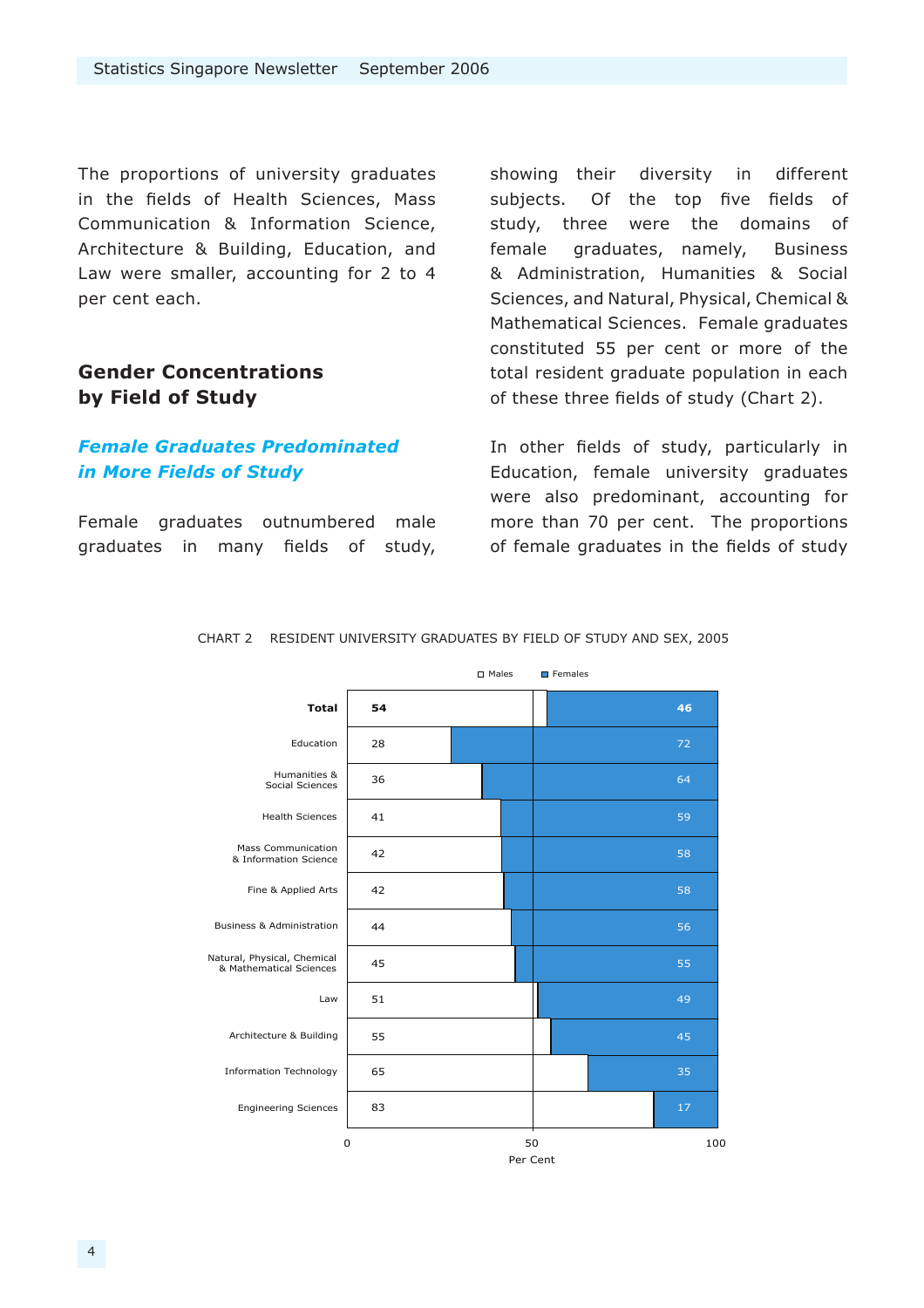of Health Sciences, Mass Communication & Information Science, and Fine & Applied Arts were also higher than for male university graduates.

#### *More Male Graduates in Engineering Sciences and Information Technology*

Male university graduates, on the other hand, were concentrated mainly in Engineering Sciences and Information Technology. They accounted for 83 per cent and 65 per cent of the total university graduate population in each of these two fields of study. In Architecture & Building, male graduates also formed the majority although the differential between them and the female graduates was smaller. In the field of Law, however, the proportions of male and female graduates were almost equal in 2005.

#### **Gender Differentials in Fields of Study by Age Group**

#### *Smaller Gender Differentials in the Younger Age Groups*

Among graduates aged 40 years and over, there were 9 males to every 5 females. In the next younger age group of 30–39 years, males outnumbered females to a lesser extent, with 6 males to every 5 females.

In contrast, for graduates aged 25–29 years, there were only 4 males for every 5 females. The lower male-female ratio for this age group could be attributed to some males still pursuing university studies after fulfilling their National Service obligation.

The smaller gender differentials for those aged 30–39 years vis-à-vis those aged 40 years and over showed that female university graduates are fast catching up on their male counterparts in the pursuit of university education.

#### *Younger Female Graduates Predominated in Three of the Top Five Fields of Study*

Gender concentrations across the different age groups among university graduates differ in pattern for the top five fields of study.

In the field of study of Natural, Physical, Chemical & Mathematical Sciences, female graduates in the younger age groups outnumbered their male counterparts by a large margin. Among those aged 25–29 years, female graduates far outnumbered their male counterparts at 398 males to 1,000 females. However, there were more males than females aged 40 years and over in this field of study with a ratio of 1,358 males to 1,000 females (Table 2).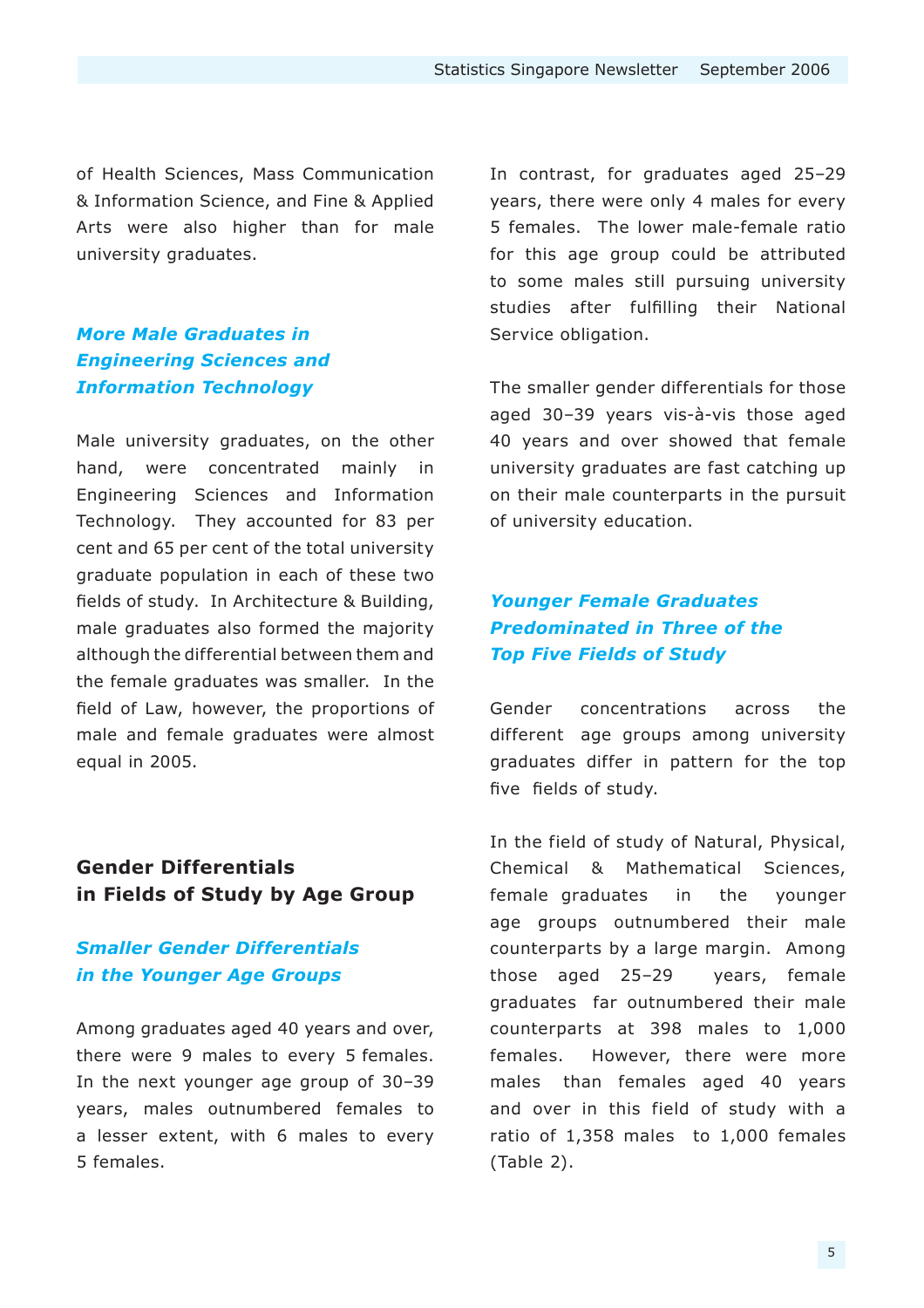|         |                    |                    | Males Per 1,000 Females |
|---------|--------------------|--------------------|-------------------------|
| Overall | $25 - 29$<br>Years | $30 - 39$<br>Years | 40 Years<br>& Over      |
| 1,162   | 796                | 1,170              | 1,822                   |
|         |                    |                    |                         |
|         |                    |                    |                         |
| 829     | 398                | 812                | 1,358                   |
| 794     | 426                | 764                | 1,630                   |
| 570     | 449                | 447                | 892                     |
|         |                    |                    |                         |
| 4,804   | 2,781              | 5,069              | 11,696                  |
| 1,863   | 1,504              | 2,096              | 2,401                   |
|         |                    |                    |                         |

#### TABLE 2 RESIDENT UNIVERSITY GRADUATES BY FIELD OF STUDY AND AGE GROUP, 2005

The gender differences for Business & Administration also displayed a pattern similar to Natural, Physical, Chemical & Mathematical Sciences graduates. The ratio for Business & Administration graduates aged 25–29 years was lower at 426 males to 1,000 females compared with 764 males to 1,000 females for those aged 30–39 years. In contrast, there were more male than female graduates aged 40 years and over in this field of study with the ratio at 1,630 males to 1,000 females in 2005.

In Humanities & Social Sciences, female university graduates predominated across all age groups. At the overall level, female graduates in this field of study outnumbered their male counterparts to a much greater extent than other fields of study among the top five. There were 449 males to 1,000 females among those aged 25–29 years, and 892 males to 1,000 females for graduates who were 40 years or older.

#### *Female Graduates Fast Catching Up in Engineering Sciences and Information Technology*

Although Engineering Sciences remained the domain of male university graduates across all age groups, female graduates were rapidly catching up in this field of study. For graduates aged 25–29 years, there were 2,781 males to 1,000 females compared with the much higher ratios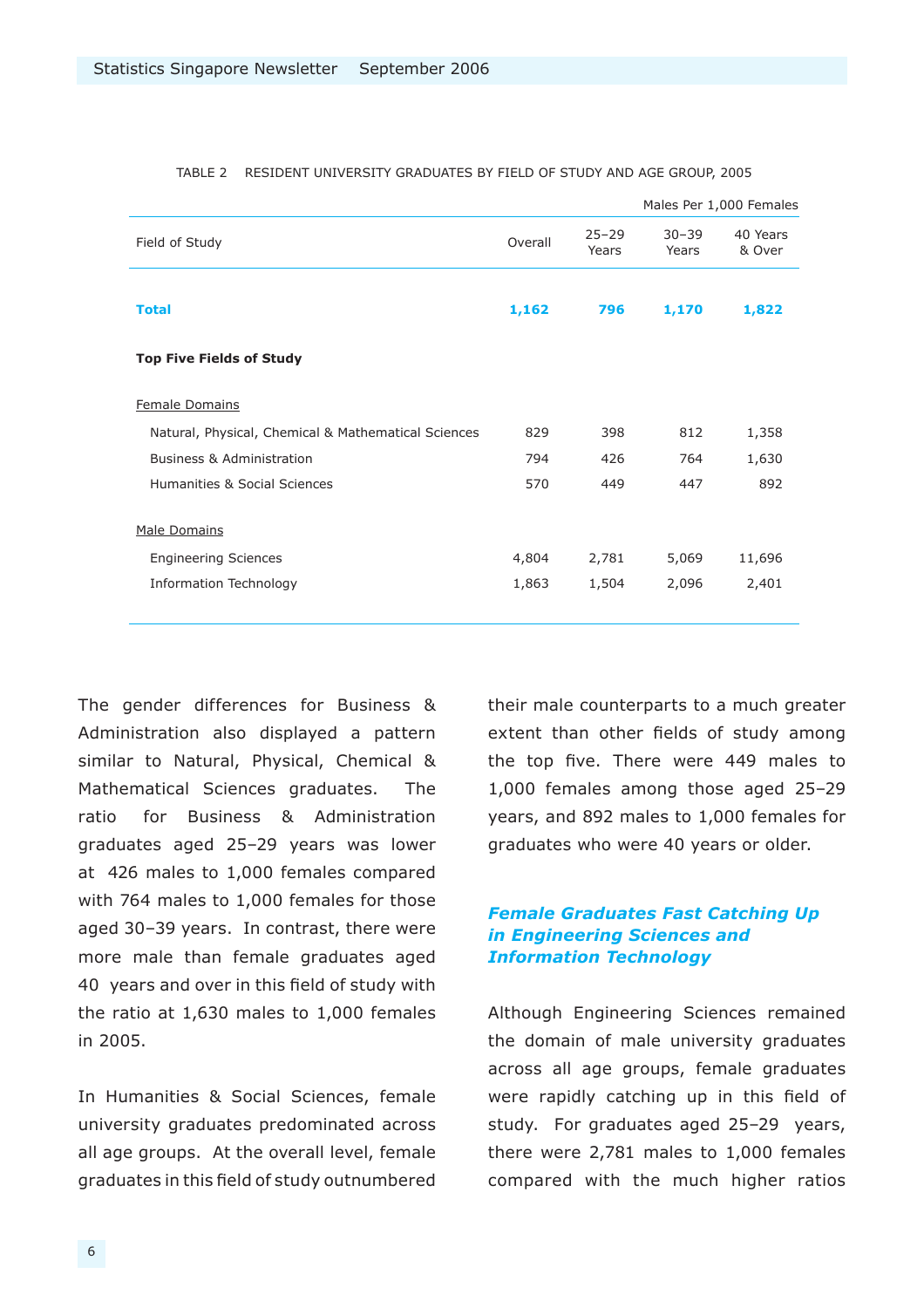for those aged 30–39 years (with 5,069 males to 1,000 females) and those aged 40 years and over (with 11,696 males to 1,000 females).

The same trend prevailed for graduates in the field of Information Technology. While males outnumbered females in all age groups in 2005, the ratios of male to female graduates were smaller for those in the younger age group. Among graduates aged 25–29 years, the ratio was 1,504 males to 1,000 females, compared with 2,401 males to 1,000 females for those aged 40 years and over.

#### **Conclusion**

While male university graduates outnumbered their female counterparts at the overall level in 2005, not all fields of study were however the domains of male graduates. Gender concentrations in different fields of study showed that there were more female than male university graduates in a diverse range of subjects. For the top five fields of study, female graduates in the younger age groups either outnumbered their male counterparts or showed that they were catching up on their male counterparts in fields of study that were the domains of male graduates.

### *About the Data*

Resident university graduates refer to Singapore citizens and permanent residents aged 15 years and over who are not attending educational institutions as full-time students and have Bachelor Degree, or Postgraduate Diploma (including National Institute of Education postgraduate diploma), or Masters, or Doctorate.

Field of study refers to the principal discipline, branch or subject matter of study that leads to the award of the highest qualification attained at university level. The [Singapore Standard Educational Classification](http://www.singstat.gov.sg/pdtsvc/pubn/ssec.html) (SSEC) 2000, which comprises three integral components of 'Level of Education Attending', 'Educational Qualification Attained', and 'Field of Study', is used to classify the subject matter of study. More information on the SSEC 2000 is available from the SingStat website at

#### **http://www.singstat.gov.sg/stats/ssc/ssec.html**

Data for years 2000 and 2005 are obtained from the Census of Population (COP) 2000 and General Household Survey (GHS) 2005, respectively. Softcopies of the COP 2000 and GHS 2005 reports are available for online access at

#### **www.singstat.gov.sg**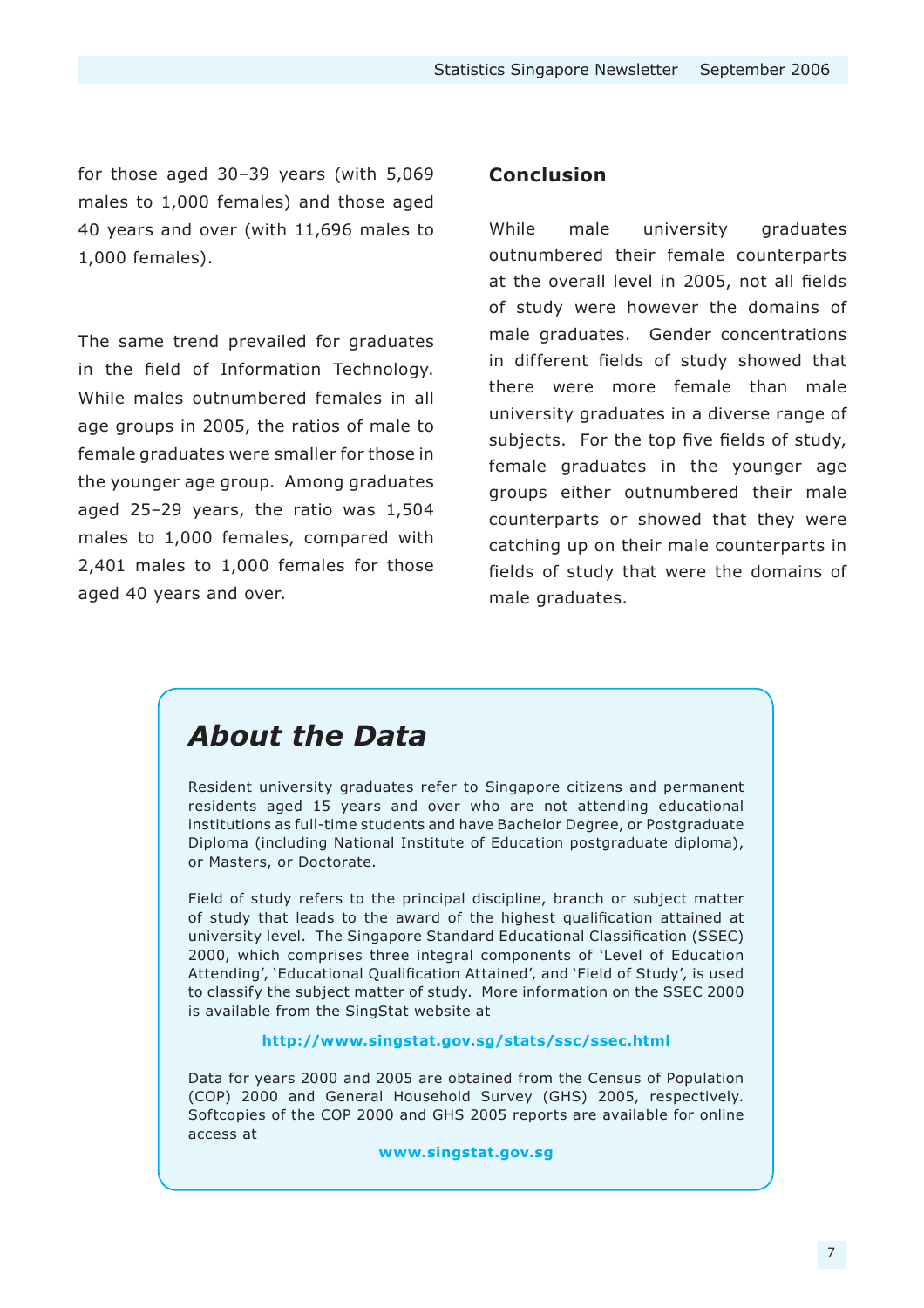## **General Household Survey 2005**

### **Innovations in Fieldwork Operations**

By

Mr Edmond Lee and Mr Tan Kian Heng Social & Population Statistics Division Singapore Department of Statistics

#### **Introduction**

The Singapore Department of Statistics launched the General Household Survey (GHS) 2005 in March 2005. The GHS 2005 adopted the tri-modal data collection strategy which was successfully exploited in the Population Census 2000. This comprises Internet enumeration, Computer Assisted Telephone Interview (CATI) and fieldwork.

> *The General Household Survey is a mid-decade national survey collecting socio-economic informa tion on the population and households in Singapore. It is conducted once in ten years in between the decennial census of population. The GHS 2005 is the second in the series.*

A total of 90,000 dwelling units throughout the whole island of Singapore were selected for GHS 2005. These dwelling units were divided into 15 batches over a period of 12–15 weeks. From the practical perspective, this helped to even out the load on resources for Internet submission, CATI operations and fieldwork. Households

in each batch had the option to submit their survey returns through the Internet or telephone interviews. Field interviewers visited the households only if they had not completed their survey returns via Internet or telephone interview after the appropriate due date.

#### **Innovation : PDA**

The GHS 2005 adopted a key innovation for fieldwork, involving the use of Personal Digital Assistants (PDAs) during faceto-face interviews of households by field interviewers. A PDA fieldwork enumeration system was developed, which allowed field interviewers to key the information directly into the PDA as the interview was being conducted.

> *In previous Population Censuses and the GHS 1995, paper forms were used in fieldwork operations. Singapore is one of the first countries in the world to use the PDA in fieldwork operations in large-scale household surveys.*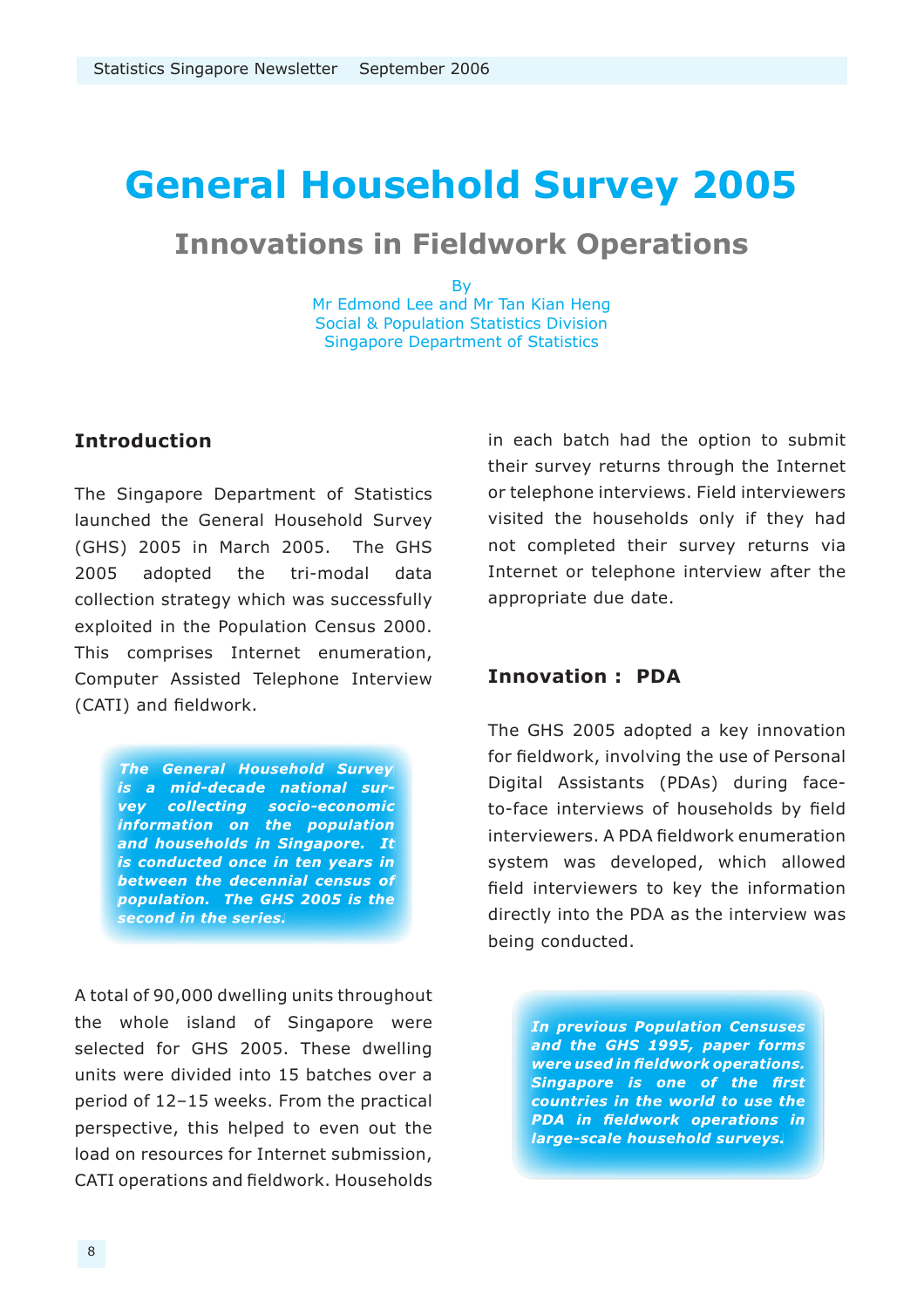With the introduction of PDA as a new data collection instrument, data security was ensured through various IT security measures. For example, to prevent unauthorized access, the correct set of user ID and password had to be entered in order to access the PDA fieldwork enumeration system. Data captured from face-to-face interviews was encrypted when it was stored in the PDA.

#### *Improved Flow of Face-to-Face Interviews*

The use of PDA had helped to facilitate faceto-face interviews with households.

The PDA fieldwork enumeration system ensured that respondents answer only the relevant questions. With automatic branching of questions built in, the system prompted and guided the field interviewer to ask only those questions which are applicable for different categories of household members. For example, only full-time students would be asked for the level of education attending and the usual mode of transport to school while persons who have left school would be asked for their highest qualification attained and economic characteristics.

As on-line completeness checks were carried out with the PDA, respondents were less likely to be called or visited again by the field interviewer to provide information on questions that had been inadvertently omitted during the previous field interview. The PDA system also performed simple consistency checks and prompted the field interviewer on data entries that appeared inconsistent. With the checks carried out during data collection, the field interviewers could make clarifications with the respondents on the spot.

#### *Improved Logistics for Field Operations*

From the field operations perspective, the use of PDA accorded several benefits. The use of PDA eliminated the need to print voluminous hardcopies of the survey questionnaires and to arrange for the secure transportation of completed forms. Instead of carrying a bagful of paper forms, the field interviewer carried a PDA. For further convenience, the PDA fieldwork enumeration system allowed partially completed survey returns to be saved and retrieved at a later time for completion.

#### *Reduced Back-End Data Processing*

In addition, most of the data entered into the PDA were already electronically coded, thus reducing data entry and coding at the back-end. As the PDA performed on-line checks on the data entered, the quality of information collected during fieldwork was reasonably good, thereby further reducing the time and effort required to process the data in the office.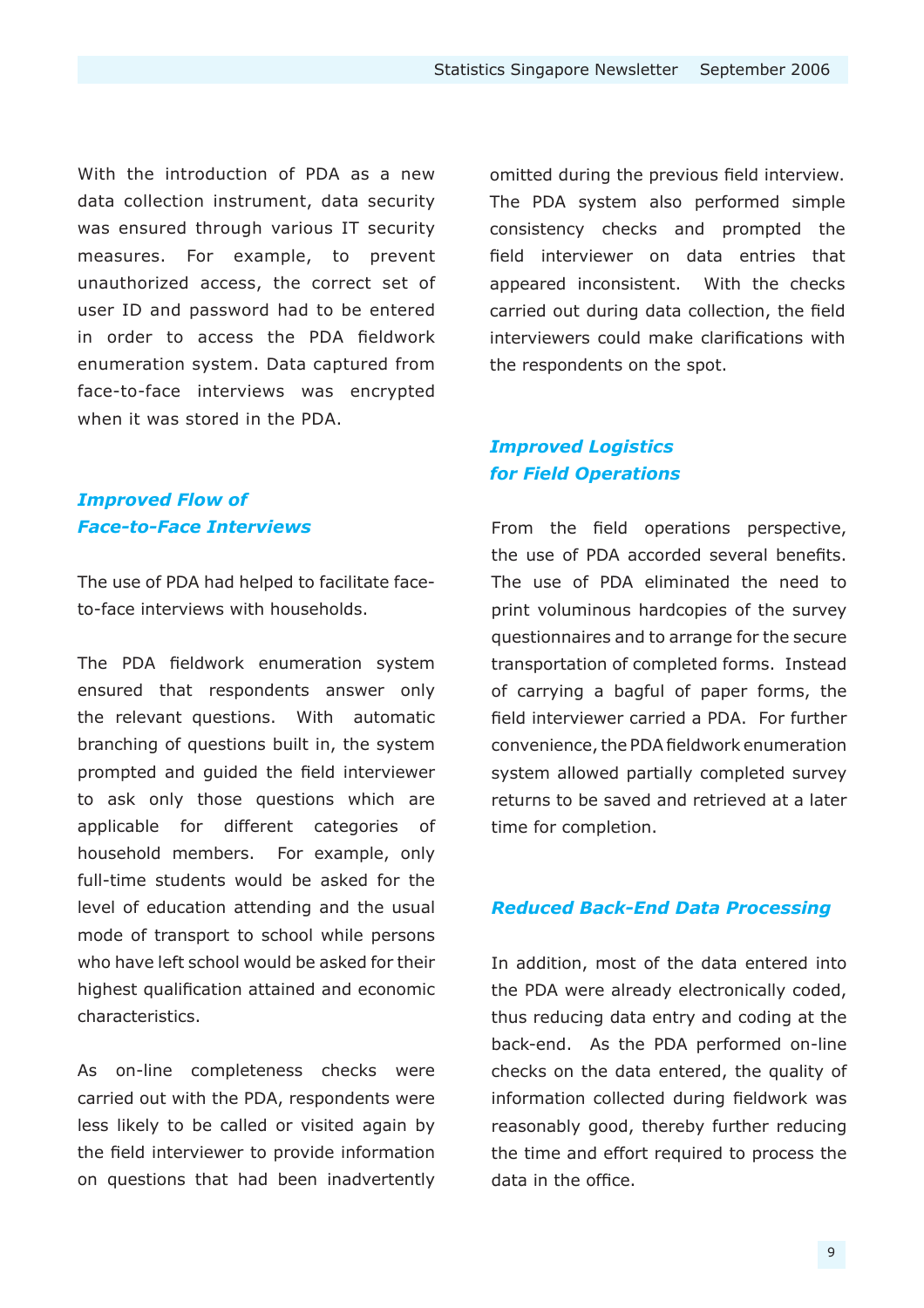#### **Innovation : SMS Alerts**

Another innovation in the GHS 2005 was the development of an automated system of mobile phone SMS alerts. SMS alerts would be sent automatically to the field supervisors' mobile phones in instances where incomplete survey returns had been downloaded to the PDA for face-to-face interviews and the households subsequently called the CATI interviewers to complete the survey or provide new information.

Where the survey returns of households had been completed via CATI, the supervisor would inform the field interviewer concerned not to visit the house. Incidents of field interviewers visiting households who had completed the survey were therefore minimised.

Where the household had provided new information but had yet to complete the survey, the supervisor would inform the field interviewer to contact the GHS call centre for the latest updates before visiting the house to complete the survey. As the field interviewers collected only the outstanding items, the time for the faceto-face interviews were shortened.

#### **Concluding Remarks**

The use of PDA and mobile phone SMS alerts in the GHS 2005 has shown that technological advancements can be exploited to benefit survey respondents and improve survey operational efficiency.

The results of the GHS 2005 have been released in two statistical reports, namely :

- The General Household Survey 2005, *Statistical Release 1 : [Socio-Demographic and Economic Characteristics](http://www.singstat.gov.sg/pdtsvc/pubn/ghsr1.html)* •
- The General Household Survey 2005, *Statistical Release 2 : [Transport, Overseas Travel, Households and Housing Statistics](http://www.singstat.gov.sg/pdtsvc/pubn/ghsr2.html)* •

Detailed statistical tables and analyses of broad trends and changes since 2000, where appropriate, are provided in the two reports.

Softcopies of the reports are accessible from the SingStat website at

#### **http://www.singstat.gov.sg**

Hardcopies of the reports are available for sale at :

SNP Corporation Limited 1 Kim Seng Promenade #18–01/06 Great World City East Tower Singapore 237994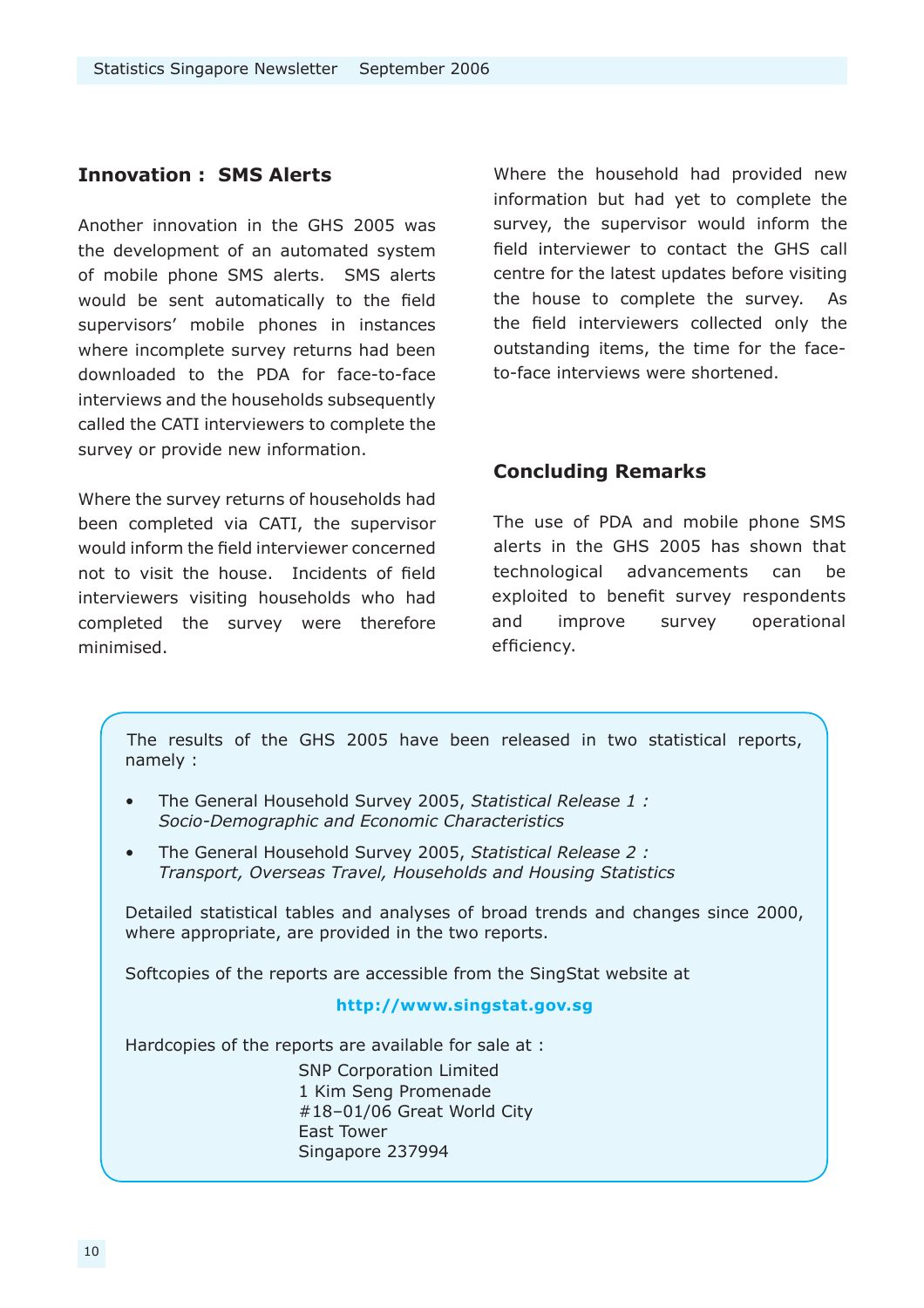# **Accommodation Services Industry, 2004**

By Ms Cui Hui Min Business Statistics Division Singapore Department of Statistics

#### **Introduction**

The accommodation services industry consists of hotels, lodging & boarding houses and chalets that provide short-term lodging and facilities for travelers, vacationers and others on a fee basis. Serviced apartments (usually for longer term lodging) are not included in the accommodation services industry, but as part of the real estate industry. Data presented in this article are based on the findings of the Accommodation Services Survey for reference year 2004.

#### **Economic Performance**

In 2004, there were 246 establishments

in the accommodation services industry, compared with 232 establishments in 2003 (Table 1). Its performance in 2004 was boosted by the large increase in tourist arrivals, which grew by 36 per cent to 8.3 million visitors<sup>1</sup> compared to 2003 when there was a SARS<sup>2</sup> outbreak.

Correspondingly, **total operating receipts** collected by the accommodation services industry increased from \$1.9 billion in 2003 to \$2.3 billion in 2004, a rise of 22 per cent.

Likewise, **total operating surplus** generated by the industry also registered a significant increase of 54 per cent to \$565 million in 2004.

| Key Indicators                  | 2003   | 2004   | Change<br>( %) |
|---------------------------------|--------|--------|----------------|
| Establishments (Number)         | 232    | 246    | 6.0            |
| Employment (Number)             | 23,517 | 25,203 | 7.2            |
| Operating Receipts (\$ Million) | 1,882  | 2,297  | 22.0           |
| Operating Surplus (\$ Million)  | 366    | 565    | 54.3           |
| Value Added (\$ Million)        | 1,007  | 1,289  | 28.0           |
|                                 |        |        |                |

TABLE 1 PRINCIPAL STATISTICS OF ACCOMMODATION SERVICES INDUSTRY, 2003 AND 2004

Data from the Singapore Tourism Board

Severe Acute Respiratory Syndrome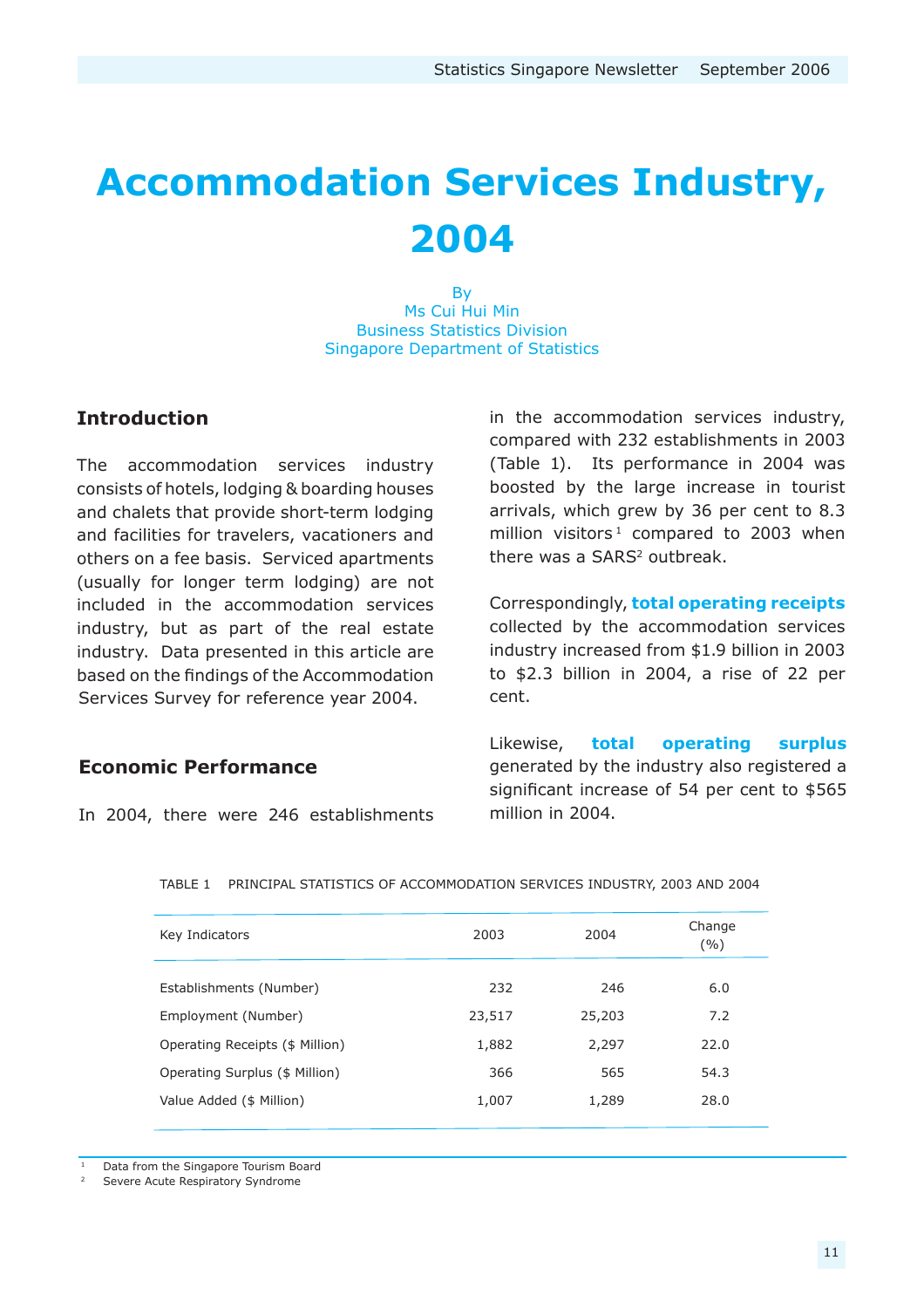**Total value added** of the industry also increased significantly by 28 per cent to \$1.3 billion in 2004, up from \$1.0 billion in 2003.

**Total employment** generated by the industry amounted to about 25,200 in 2004, representing a growth of 7.2 per cent compared to 2003. The industry engaged about 20,800 full-time employees and 4,200 part-time employees in 2004. In addition, there were also some 200 working directors, working proprietors/ partners and unpaid family members.

#### **Main Types of Accommodation Services**

In 2004, there were 83 hotels which were engaged in providing accommodation services as primary activity and food & beverage (F&B) services as secondary activity (Chart 1). These hotels were classified as hotels with restaurant. They employed an average of 278 workers

Number 35 128 83 100 50 0 Establishments 0 10,000 20,000 Number 1,504 23,058 641 Employment Hotels with Restaurant Hotels without Restaurant Lodging & Boarding Houses/Others

CHART 1 ESTABLISHMENTS AND EMPLOYMENT,

2004

per establishment, considerably larger than other types of business in terms of employment size.

Besides these hotels with F&B services, there were another 128 hotels which were engaged in accommodation services only (i.e. without providing F&B services). They were classified as hotels without restaurant. Although they constituted the largest group within the accommodation services industry, these hotels had smaller employment size compared to those operating with restaurants, engaging an average of 12 workers per establishment.

In 2004, there were 35 chalets, lodging and boarding houses which provided short-term stay for vacationers, students and foreign workers. They employed a total of 641 workers, or an average of 18 employees per establishment.

Hotels with restaurant generated \$2.1 billion operating receipts, accounting for 91 per cent of the industry's total (Chart 2). On a per establishment basis,



CHART 2 OPERATING RECEIPTS AND VALUE ADDED,

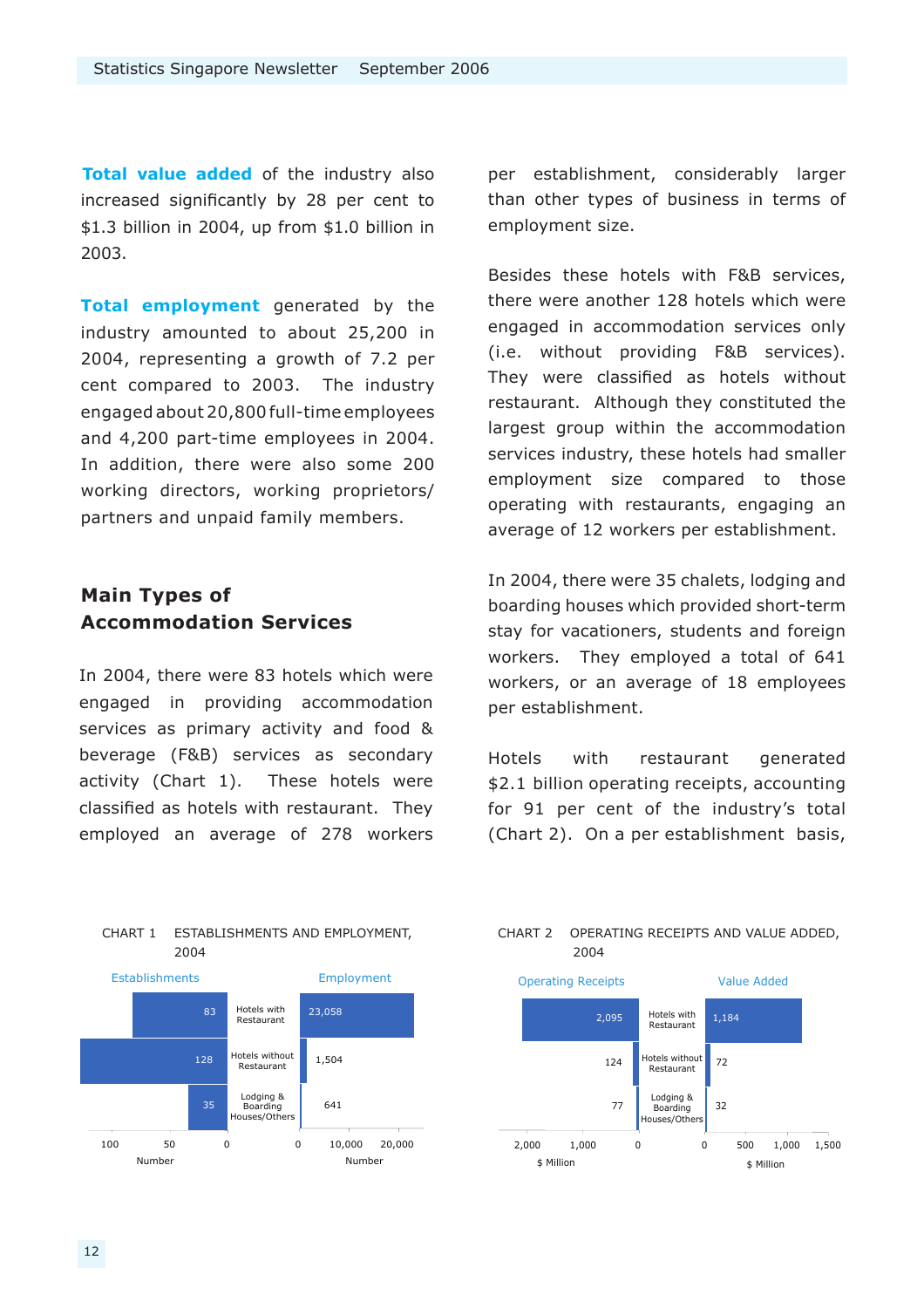this group registered an average turnover of \$25 million in 2004. Hotels without restaurant and lodging & boarding houses generated \$124 million and \$77 million operating receipts in 2004 respectively. This translated to an average turnover of \$971,200 and \$2.2 million respectively on a per establishment basis.

Similarly, hotels with restaurant contributed significantly to the industry's value added. They generated \$1.2 billion value added, accounting for 92 per cent of the industry total.

#### **Main Business Incomes**

The accommodation services industry generated \$1.3 billion and \$813 million

of income from accommodation services and F&B services respectively. These two sources of business incomes accounted for 91 per cent of overall turnover. The industry also received another \$206 million from rental of premises, laundry services etc.

Within the industry, the share of accommodation services accounted for only 52 per cent of turnover for hotels with restaurant (Table 2). Income from F&B services accounted for another 39 per cent share of total revenue for this group. In contrast, accommodation services accounted for 96 per cent of turnover for hotels without restaurant.

|                                  | Income Type and % Share |                 |               |
|----------------------------------|-------------------------|-----------------|---------------|
|                                  | 1st                     | 2 <sub>nd</sub> | 3rd           |
| Hotels with Restaurant           | Accom<br>52.0           | F&B<br>38.6     | Rental<br>4.5 |
| Hotels without Restaurant        | Accom<br>96.0           | Rental<br>2.4   |               |
| Lodging & Boarding Houses/Others | Accom<br>88.1           | F&B<br>5.4      | Rental<br>2.7 |

TABLE 2 MAIN BUSINESS INCOMES, 2004

F&B Food & Beverage Services Rental Rental of Premises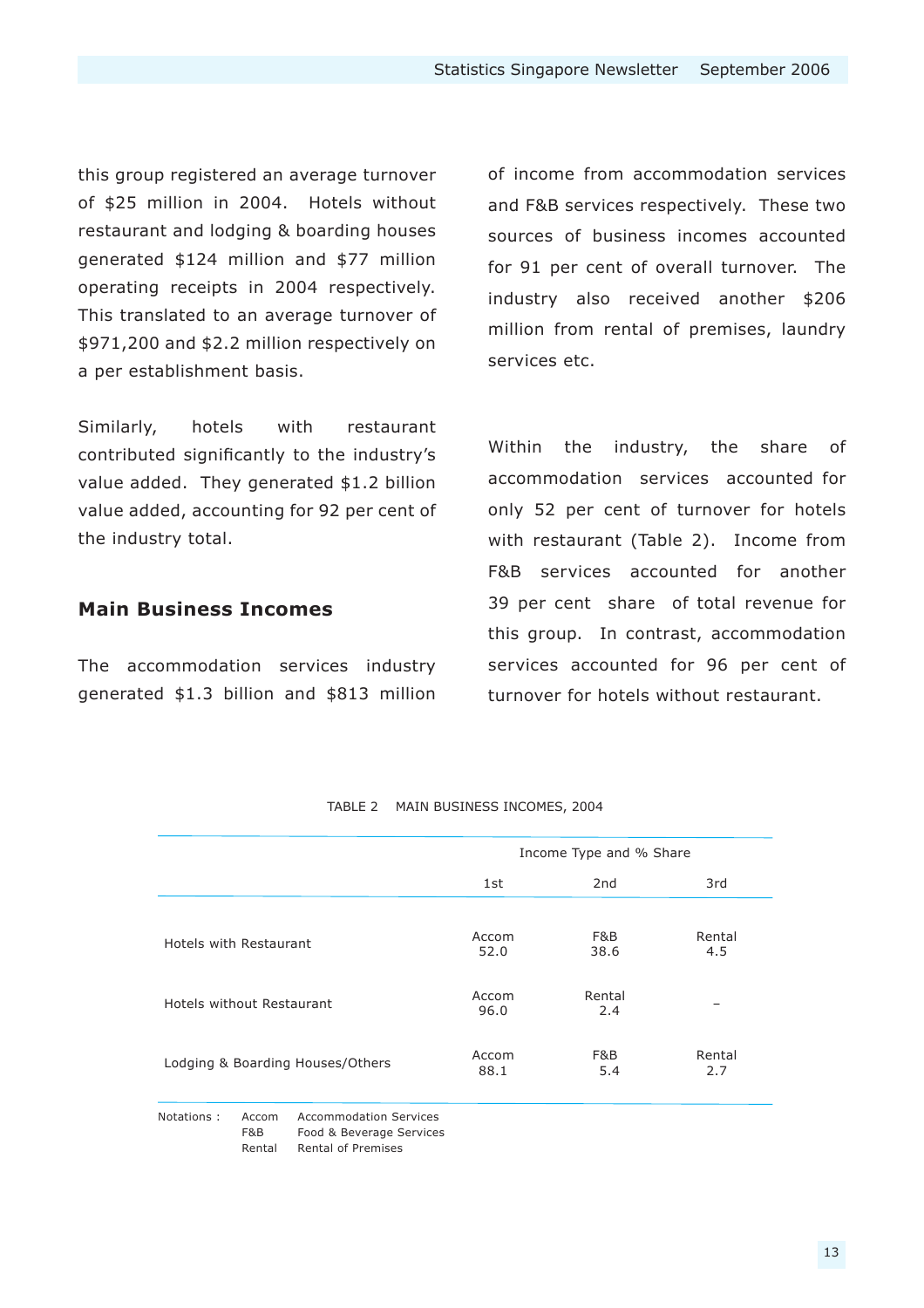#### **Main Business Costs**

Remuneration expense was the largest business expense incurred by the accommodation services industry, due to the large employment size (Table 3). It accounted for 36 per cent of total operating expenditure for hotels and 23 percent for lodging & boarding houses.

Purchase of F&B for sale was the second largest business cost for hotels with restaurant, accounting for 12 per cent of total operating expenditure. Rental of premises was the second largest cost for hotels without restaurant, accounting for 21 per cent of total business costs.

#### **Key Performance Ratios**

**Profitability ratio** of the accommodation services industry, as measured by the ratio of operating surplus to operating receipts, stood at 25 per cent in 2004. Within the industry, hotels without restaurant registered the highest profit margin at 31 per cent in 2004 (Chart 3).





|                                  | Cost Type and % Share                       |           |           |                  |        |  |
|----------------------------------|---------------------------------------------|-----------|-----------|------------------|--------|--|
|                                  | 2 <sub>nd</sub><br>3rd<br>4th<br>5th<br>1st |           |           |                  |        |  |
| Hotels with Restaurant           | Rem                                         | Purchase  | Dep       | <b>Utilities</b> | Rental |  |
|                                  | 35.8                                        | 12.5      | 11.6      | 6.1              | 3.9    |  |
| Hotels without Restaurant        | Rem                                         | Rental    | Utilities | Dep              | Maint  |  |
|                                  | 35.8                                        | 20.6      | 10.5      | 5.1              | 5.0    |  |
| Lodging & Boarding Houses/Others | Rem                                         | Utilities | Rental    | Dep              | Maint  |  |
|                                  | 22.6                                        | 12.7      | 12.0      | 12.0             | 8.6    |  |

| TABLE 3 | MAIN BUSINESS COSTS, 2004 |  |
|---------|---------------------------|--|
|         |                           |  |

Notations : Dep Depreciation Maint Maintenance of Premises Purchase Purchases of Food & Beverages for Sale Rem Remuneration Rental Rental of Premises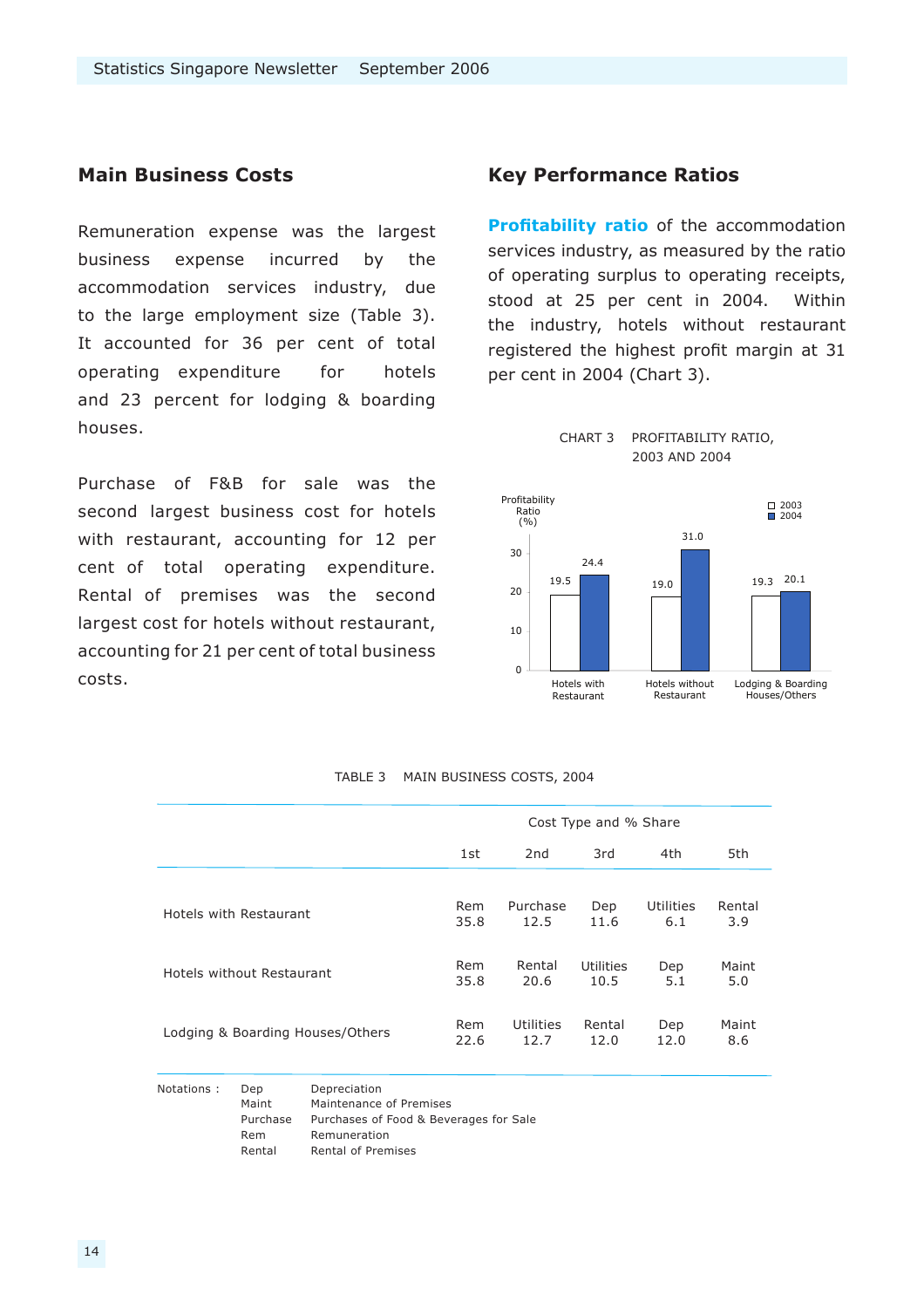**Average annual remuneration per employee** of the accommodation services industry was \$27,400 in 2004, 3.8 per cent higher compared to 2003. Employees engaged by hotels with restaurant received an average annual remuneration of \$27,800, the highest within the industry (Table 4).

Employees working in hotels without restaurant received a much lower remuneration of \$22,100. It represented a decrease of 6.8 per cent compared to a year ago. This was mainly due to the increase in the number of part-timers engaged. The average remuneration of employees working in lodging & boarding houses increased by 3.7 per cent to \$25,200 in 2004.

**Value added per worker** stood at \$51,100 for the accommodation services industry in 2004. Within the industry, hotels with restaurant recorded the highest value added per worker of \$51,400, registering a 20 per cent increase compared to 2003 (Chart 4). Hotels without restaurant and lodging & boarding houses generated value added per worker of \$48,100 and \$50,100 respectively.





|                                  | 2003    | 2004 | Change |
|----------------------------------|---------|------|--------|
|                                  | (\$000) |      | ( %)   |
|                                  |         |      |        |
| Hotels with Restaurant           | 26.6    | 27.8 | 4.5    |
|                                  |         |      |        |
| Hotels without Restaurant        | 23.7    | 22.1 | $-6.8$ |
|                                  |         |      |        |
| Lodging & Boarding Houses/Others | 24.3    | 25.2 | 3.7    |
|                                  |         |      |        |

#### TABLE 4 ANNUAL REMUNERATION PER EMPLOYEE, 2003 AND 2004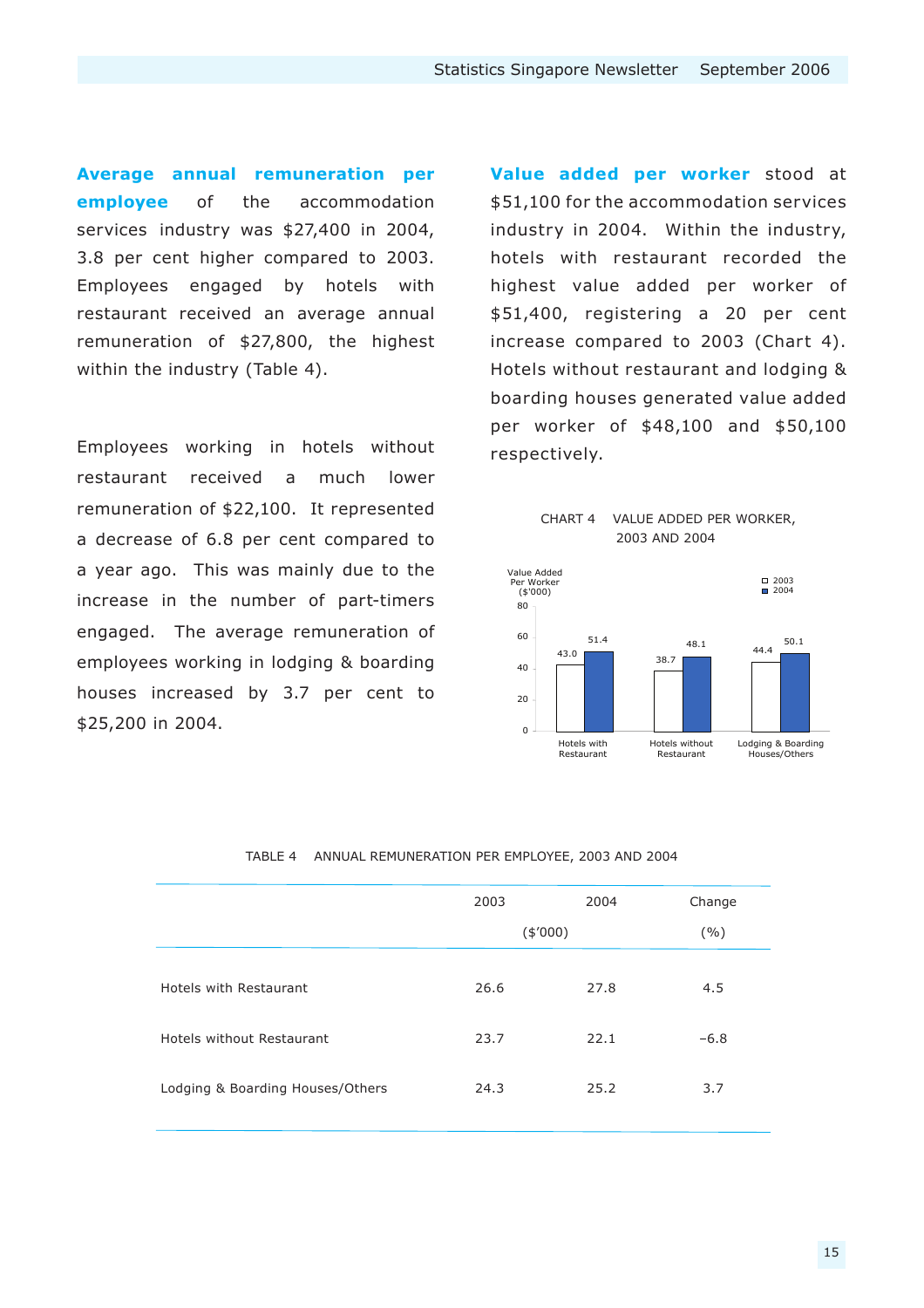#### **Performance by Firm Size**

Medium firms (i.e. those with employment size of 10–99 workers) formed the majority (42 per cent) in the accommodation services industry. Their profitability ratio of 25 per cent was also the highest as compared to that of small firms (less than 10 workers) and large firms (100 workers & above). However, large firms contributed the most to total operating receipts (\$2.0 billion or 87 per cent) in 2004 (Table 5).

| Employment<br><b>Size</b> | Estab-<br>lishments | Operating<br>Receipts | Profitability<br>Ratio |
|---------------------------|---------------------|-----------------------|------------------------|
|                           | (Number)            | (\$ Million)          | (9/0)                  |
|                           |                     |                       |                        |
| Less than 10              | 84                  | 83                    | 23.3                   |
|                           |                     |                       |                        |
| $10 - 99$                 | 104                 | 218                   | 25.1                   |
| 100 & Above               | 58                  | 1,996                 | 24.6                   |
|                           |                     |                       |                        |
|                           |                     |                       |                        |

| TABLE 5 ESTABLISHMENTS, OPERATING RECEIPTS AND PROFITABILITY RATIO |
|--------------------------------------------------------------------|
| BY FIRM SIZE, 2004                                                 |

#### **Visit of Minister of the Hashemite Kingdom of Jordan 20 September 2006**

Her Excellency Mrs Suhair Al-Ali, Minister of Planning and International Cooperation of the Hashemite Kingdom of Jordan, visited the Singapore Department of Statistics (DOS) on 20 September 2006, as a side programme of the International Monetary Fund (IMF)/ World Bank Annual Meetings held in Singapore during the period 13-20 September 2006.

The Minister was accompanied by His Excellency Mr Jamal Al-Asal, Director of Policies and Studies Department and Singapore's Ambassador to Jordan, Mr K Kesavapany.

DOS provided the delegates with an overview of Singapore's Statistical System and briefed them on the methodology used in the collection and dissemination of economic statistics covering the following areas :

- Overview of the Singapore Economy Adjusting for Price Changes
- Tracking Domestic and External Economy Dissemination Channels
- Integrating the Data
- 
-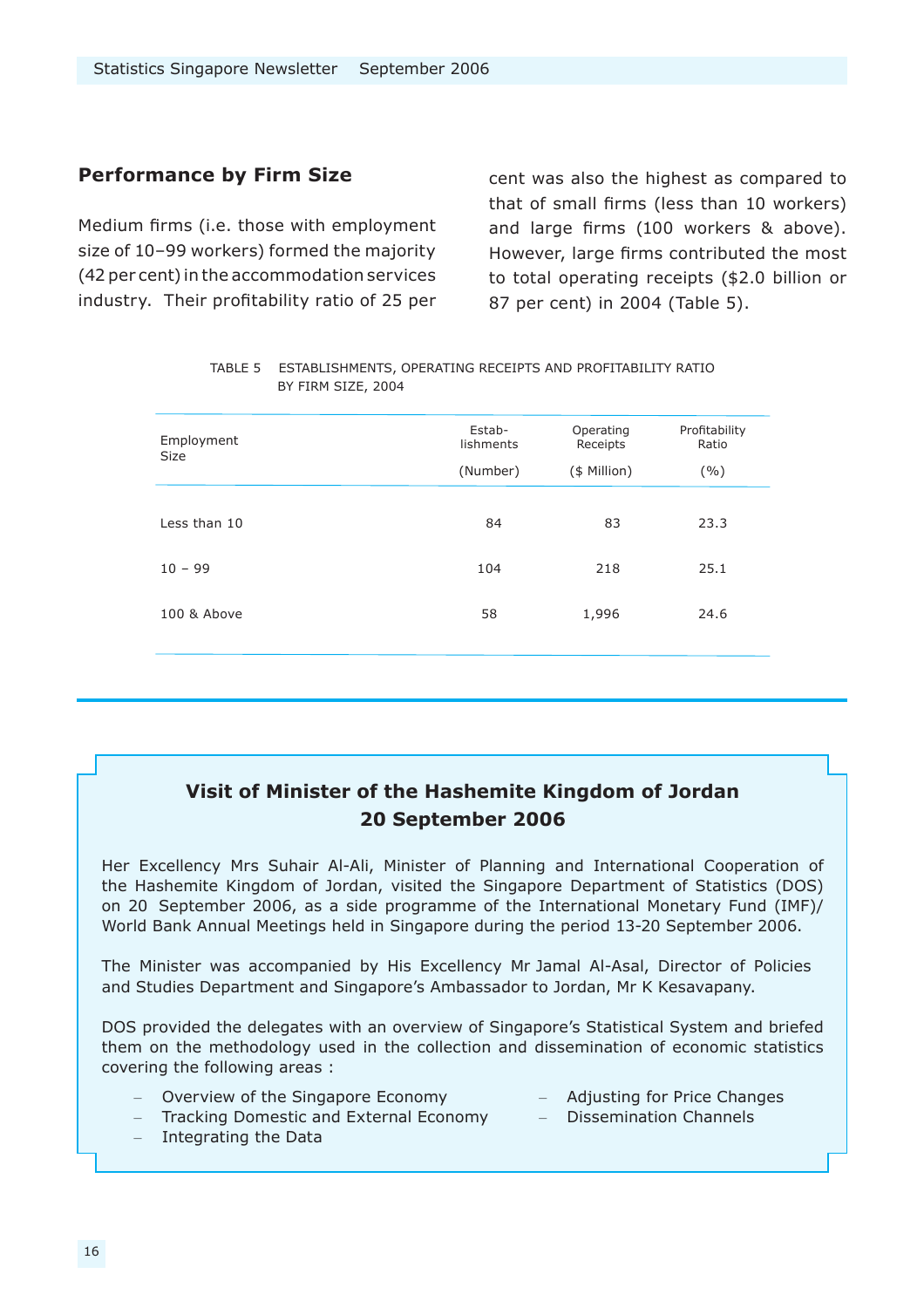# Overseas Visitors

The Singapore Department of Statistics received the following visitors in the past six months. Topics discussed include Singapore's statistical system and organizational structure, IT systems and applications, surveys on the services sector, and data collection methods for General Household Survey 2005. Other topics of interest include compilation of national accounts, price indices and trade in services data, as well as dissemination of economic time series.

#### **Abu Dhabi**

- *Department of Planning & Economy*
- **Mr Nasser Dayan** Head, Economic Indicators Section
- Mr Ahmad Nazmi Said Projects Manager
- **Ms Nadia Salem Mubarak** Head, IT Division
- Ms Fatma AbdoulRahman Al Ali Undersecretary's Office Manager
- Ms Layla Shams Almazouqi Media Coordinator

#### **ASEAN Secretariat**

- *Harmonisation of ASEAN Trade Indicators Project*
- Mr John Billing Statistical Consultant

#### **Australia**

- *Australian Bureau of Statistics*
- Ms Soo Kong Deputy Director National Education Services Unit

#### **Saudi Arabia**

- *Central Department of Statistics & Information*
- Mr Abdullah S. AL-Othaim Director General
- Mr Mohammed Y. AL-Furaih Director Manager, Economic Statistics
- Mr Mohammed Z. AL-Dafes Manager, Administrative Development Department
- Mr Khalid Mohammed AL-Dalgan Computer Analyzer and Systems Designer •

#### **South Korea**

- *Korea National Statistical Office*
- **Mr Yun Seogeun** Chief Secretary
- Mr Koo Jamun Deputy Director

Officials from the following Korean government agencies also visited DOS :

- Ministry of Labour
- Ministry of Gender Equality and Family
- National Internet Development Agency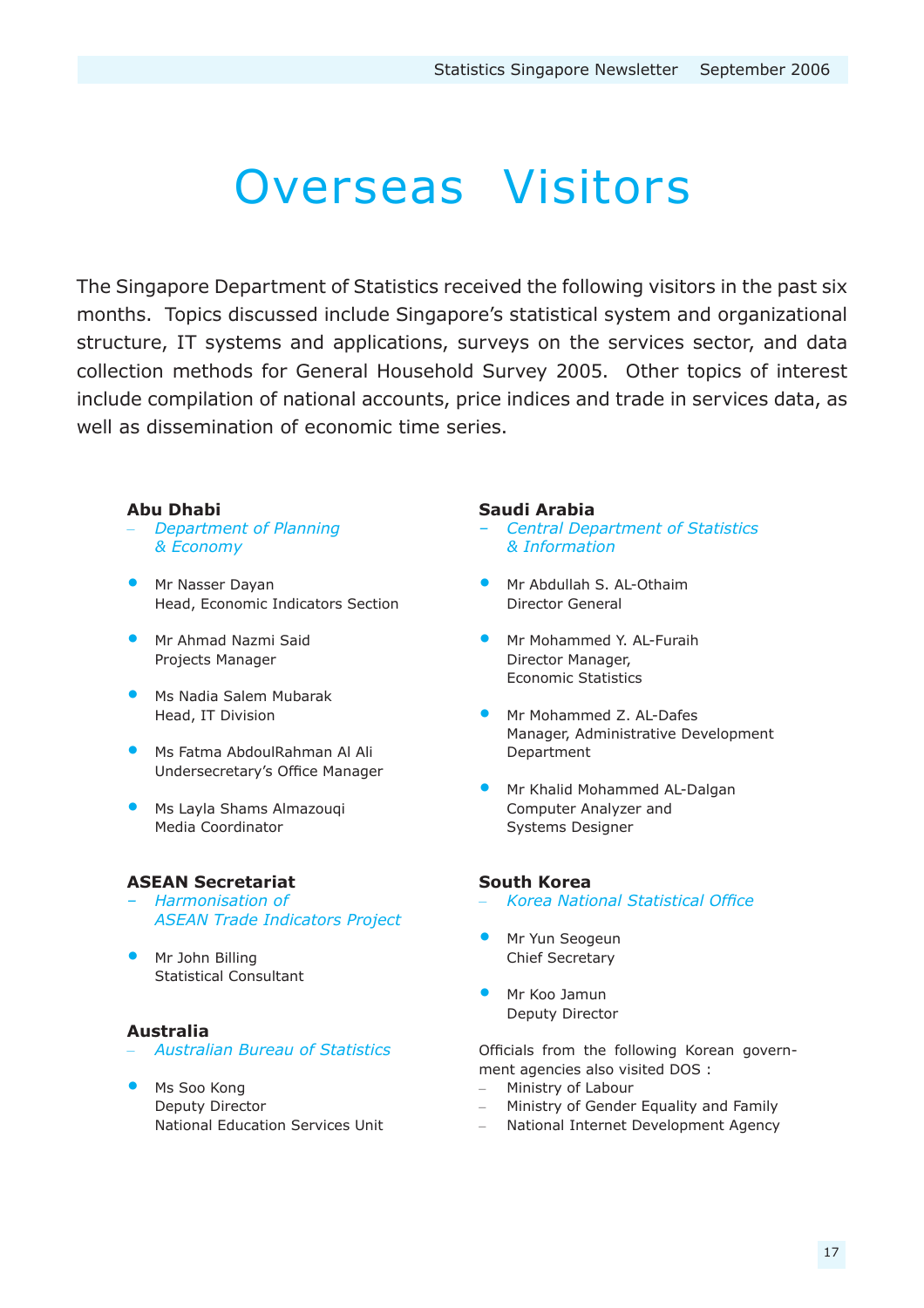# Economic Surveys Series (Reference Year 2004)

The Singapore Department of Statistics conducts an annual survey on the services industries to collect a wide range of data for studies and analyses in this sector. The latest survey was conducted in 2005 for reference year 2004.

The Economic Surveys Series 2004 comprises eight reports. The first seven contain detailed survey findings and statistical tables on specific services industries of importance to Singapore's economy. The final consolidated report on *The Services Sector* provides a comprehensive performance review of the entire sector.

Summary indicators from the reports are provided below.

Softcopies of the full reports will be made available for free access via the SingStat website (http://www.singstat.gov.sg).

| Industry                                         | Number of<br>Estab-<br>lishments | Number of<br>Workers<br>Employed | Operating<br>Receipts | Operating<br>Surplus | Value<br>Added |
|--------------------------------------------------|----------------------------------|----------------------------------|-----------------------|----------------------|----------------|
|                                                  | (000)                            |                                  |                       | (\$ Billion)         |                |
| Wholesale Trade                                  | 35.1                             | 196.9                            | 621.8                 | 12.3                 | 22.4           |
| Retail Trade                                     | 20.2                             | 97.7                             | 31.5                  | 1.7                  | 3.7            |
| Food & Beverage Services                         | 4.5                              | 65.0                             | 3.9                   | 0.2                  | 1.2            |
| <b>Transport Services</b>                        | 8.8                              | 100.7                            | 46.1                  | 10.9                 | 16.5           |
| <b>Information &amp; Communications Services</b> | 5.8                              | 53.4                             | 20.8                  | 3.8                  | 7.0            |
| <b>Health Services</b>                           | 3.4                              | 48.8                             | 5.5                   | 0.9                  | 3.2            |
| <b>Education Services</b>                        | 2.9                              | 49.6                             | 2.1                   | 0.7                  | 3.6            |
| <b>Services Sector</b>                           | 137.3                            | 956.6                            | 815.8                 | 63.5                 | 85.1           |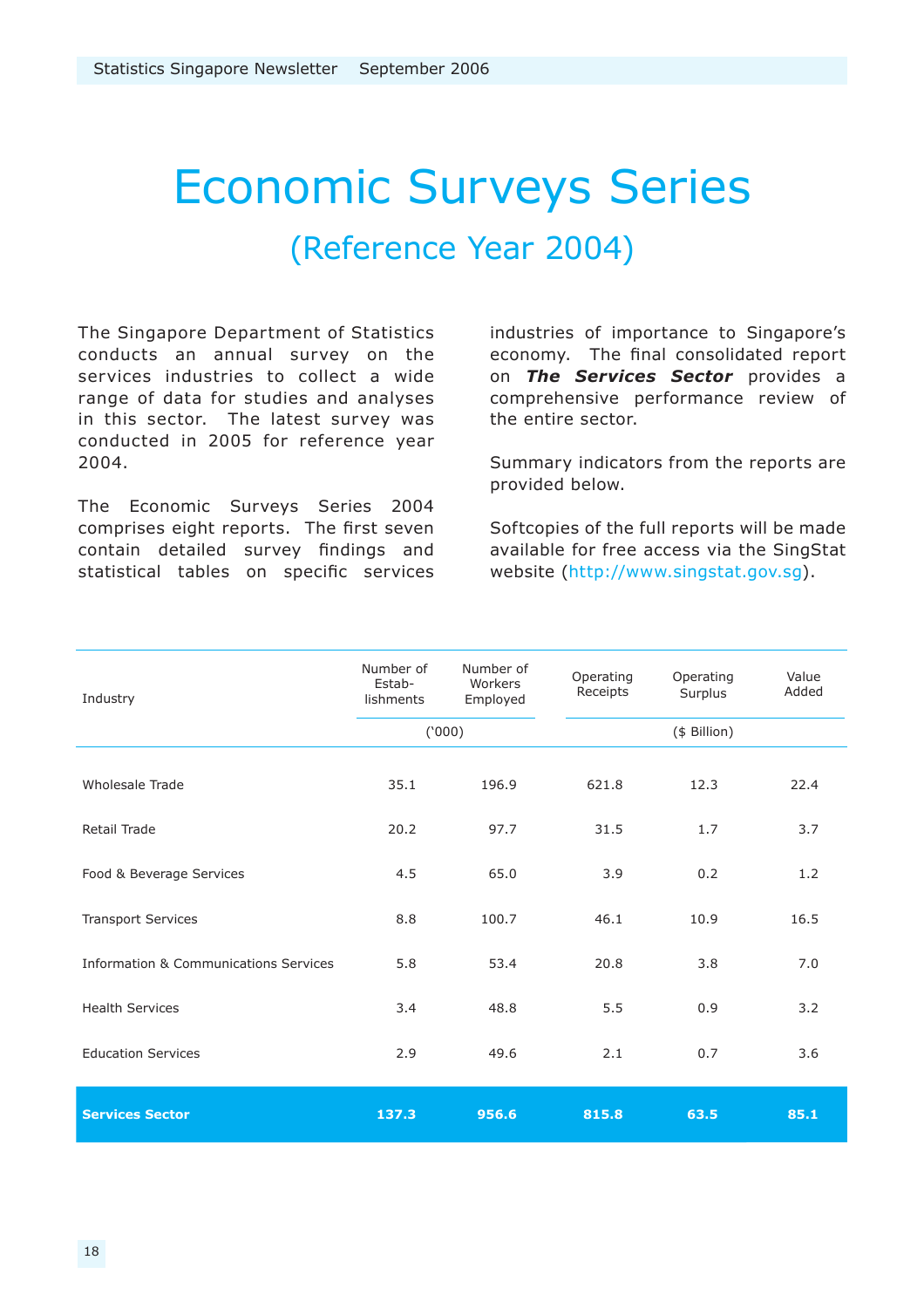### Formation and Cessation of Companies and Businesses, January-June 2006

#### **Companies**

A total of 10,530 companies were formed in first half of 2006, as compared to 10,020 reported in second half of 2005 and 9,480 reported in first half of 2005.

In first half of 2006, most major industries recorded an increase in the number of new companies formed compared with the same period in 2005. Growths in company formation by industry ranged from 3.0 per cent (transport & storage industry) to 50 per cent (real estate, rental & leasing industry). However, the administrative & support services industry, and education, health & social work industry registered a decline in number of companies formed, at 35 per cent and 1.0 per cent respectively.

The number of company cessations reached 5,250 in first half of 2006, representing an increase of 45 per cent from first half of 2005. All major industries showed a yearon-year rise in the number of companies which ceased operations during this period.

#### **Businesses**

In first half of 2006, the number of new businesses formed stood at 12,150, higher than the 11,790 recorded in second half of 2005. The largest year-on-year increase was recorded in the financial & insurance industry (31 per cent), with the real estate, rental & leasing industry a close second at 30 per cent. In contrast, business formation in the administrative & support services industry declined by 30 per cent.

The number of business cessations was 14,670 in first half of 2006, representing a decline of 41 per cent over first half of 2005. This was mainly attributed to a high base in first half of 2005 when a large number of business cessations was recorded following the batch cancellation notices issued by the Accounting & Corporate Regulatory Authority (ACRA) to businesses which had failed to renew their business licenses after the expiry dates.



CHART 1 FORMATION AND CESSATION OF COMPANIES CHART 2 FORMATION AND CESSATION OF BUSINESSES